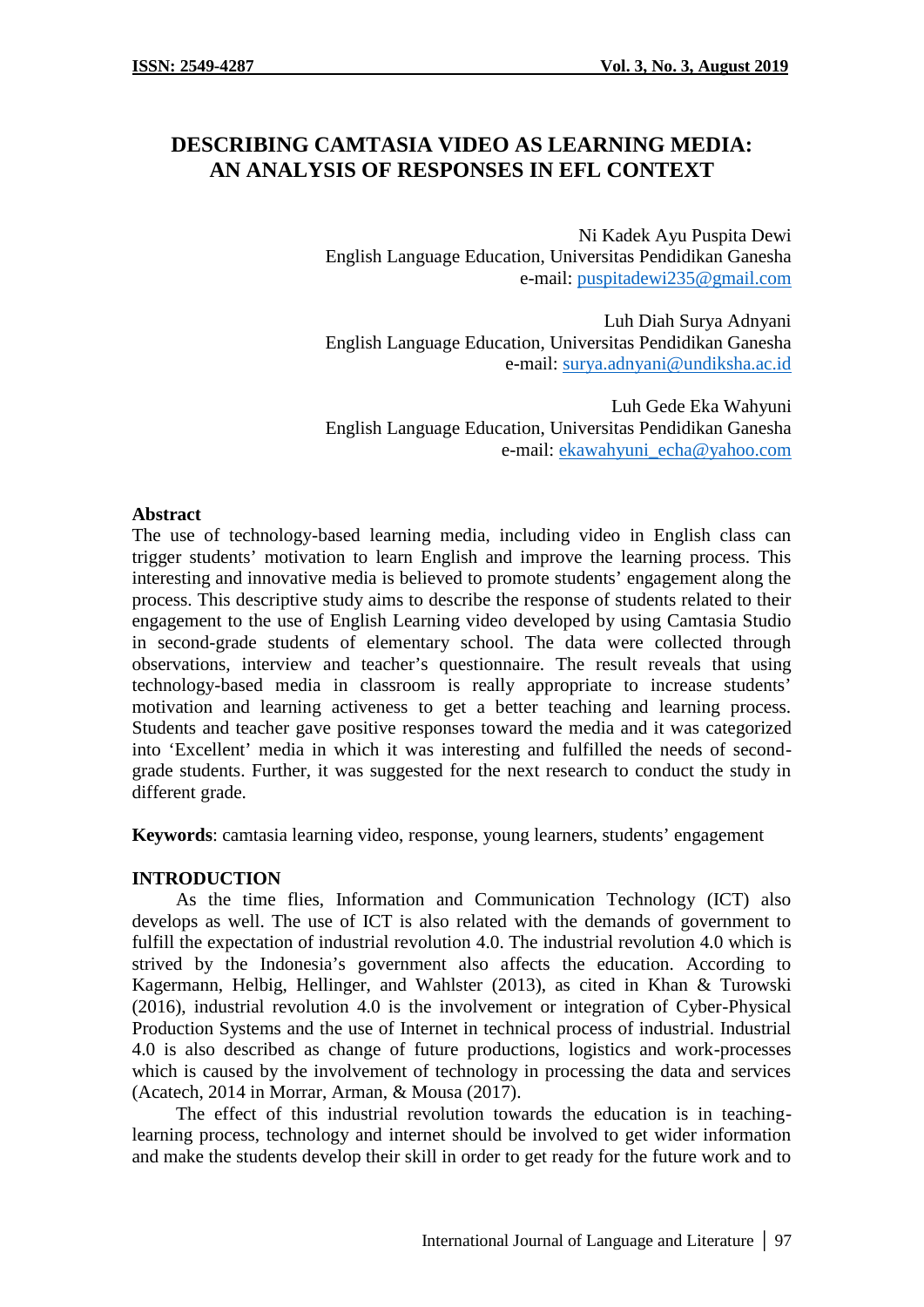achieve the goals in globalization era (Sadiyoko, 2017 in Anggraeni (2018). ICTs provide many opportunities for constructivist learning through their provision and support for resource-based, stimulate students to learn independently (student centered) and relate the learning with the context and practice (Berge, 2006). Using technology, teacher and students can access unlimited sources of learning in internet. Teacher also can use it to make learning media for students. It also helps students to dig their creativity and get more information for their learning especially in English. ICT-based media is appropriate to be used for delivering the material to generation, nowadays.

Moreover, technology is not such a new thing for most of them especially young learners. Suhartatik (2008), in Rusiana & Nuraeningsih (2016), states that elementary school students are categorized into young learners which are in age of 4 to 12 years old. In this age young learners will tend to be curious of every something new, fun and interesting.

Using ICT-based media is more interesting for the students. It is also supported by Young (1991), in Diakou (2015), mentions that using technology in learning process enables the teacher to create fun atmosphere and reduce students' anxiety to learn the language. Moreover, students in this era know technology and being common with it. This situation is really good for supporting the implementation of ICT-based media given by the teachers.

Scott and Ytberg (1990), in Rusiana & Nuraeningsih (2016), also add that young learners love to play something that use their senses especially eyes, ears, and hands; they also comprehend something through it. Most of them like to play something that use technology. They are introduced with technology since their early age which makes them common in using smart phone, personal computer and other gadget. Based on this fact, students in this generation will be able and feel motivated to learn when involving technology for their learning.

The technology based media in form of audio-visual or video could be made by using Camtasia Studio. According to Wirasasmita & Putra (2017), Camtasia Studio is software to edit or produce video in form of recording (screencasting), tutorial, demonstrations and presentations. Since this software has many advantages such as being easy to use, recording high quality of videos, unlimitation time for any video and providing interesting visual effects which make it becomes appropriate software for developing video as learning media for young learners. Camtasia is mostly used by people to make video or edit video which has features that other software does not. Its features are also easy to use even by the beginner (Adi, 2014, as cited in Hafizh 2017). Gromik (2007) also argues that it has simple timeline which make it easier to use. It allows the user to add shades, colors and call out on the video.

But even though ICT is beneficial for teaching and learning process, most teachers especially English teachers in Elementary school still do not involve the technology such as computer, LCD and projector which are already provided by their school for teaching and learning process. It makes the availability of technology become underutilized. It is also found that the English teachers in SDN 3 Banjar Jawa still used conventional teaching strategies and media in classroom which makes the process of learning in classroom become boring and monotonous.

Therefore, considering the fact that happened in that school, this study was made in order to identify the responses of the students and teacher related to the use of technology-based learning media especially in English course in second grade students in second semester.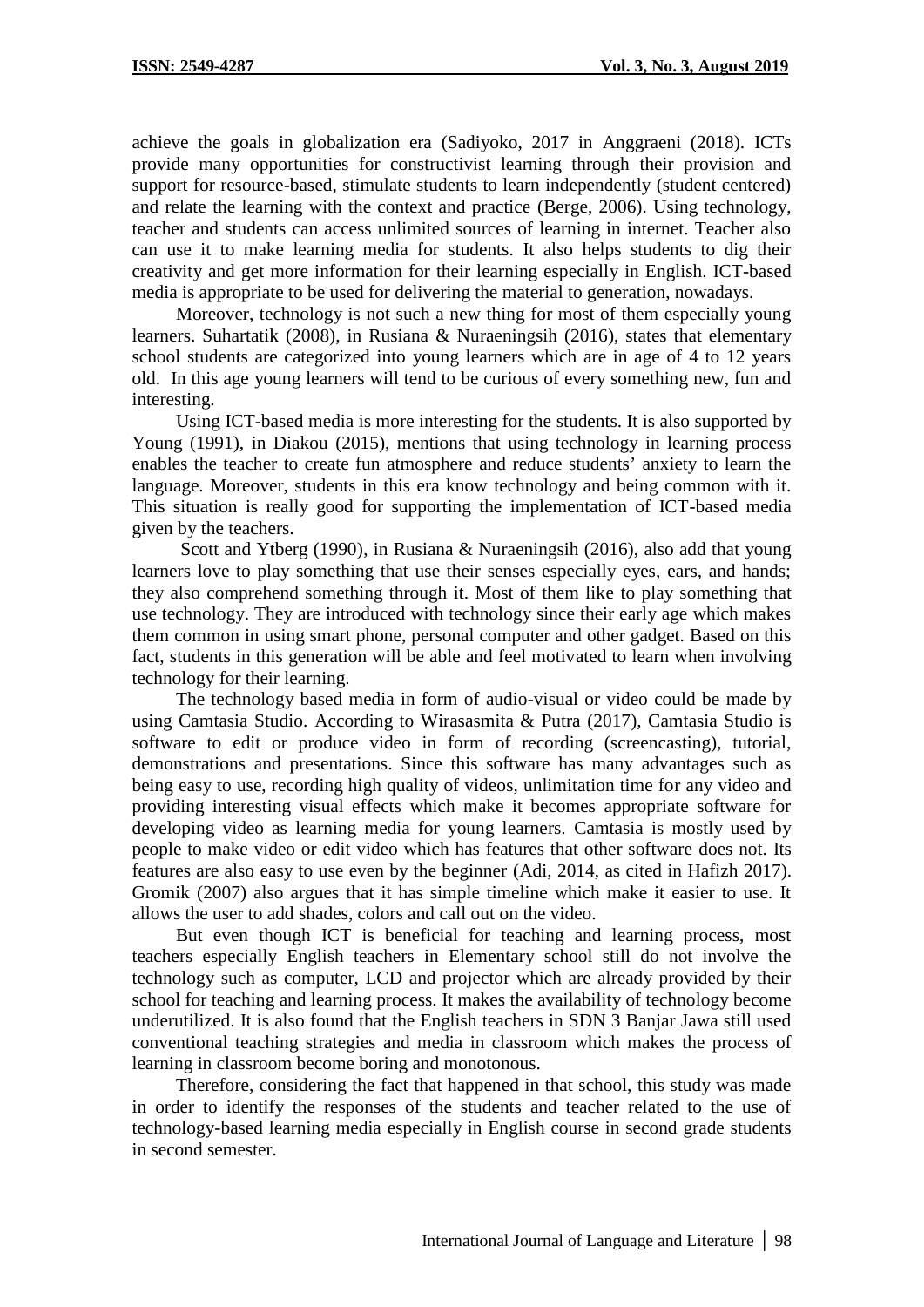#### **METHOD**

This study used qualitative approach which is proposed by Creswell (2014). Creswell mentions that qualitative method is a holistic discovery research in which also means unfolding the phenomenon through real experiences. The data were collected through observation and interview. During the implementation, the observation was conducted and the responses of the students and teacher toward the learning video which was developed by using Camtasia Studio could be found through observation, the interview with the students and the questionnaire which was given to the English teacher of second grade in Elementary school.

As what had explained previously, this study was conducted in second grade students of elementary school which consists of 29 students. It was conducted in June, 10th 2019. But, on that time only 27 students who joined as the participants of this study. Further, the data from the observation, interview and teacher's questionnaire were analyzed qualitatively by describing the result.

#### **FINDINGS AND DISCUSSION**

In implementing the learning video in SDN 3 Banjar Jawa, the responses of the students and English teacher toward the video were obtained by giving the teacher a questionnaire which contained ten items about criteria of a good learning media.

The result of the questionnaire represents the data of teachers' perception toward the video. The following table shows the detail information about the perception.

| N <sub>0</sub> | <b>Statement</b>                                                                                 | Score |                       |               |          |
|----------------|--------------------------------------------------------------------------------------------------|-------|-----------------------|---------------|----------|
|                |                                                                                                  |       | $\mathcal{D}_{\cdot}$ | $\mathcal{R}$ | $\Delta$ |
| $\mathbf{1}$   | The text is placed in a visible place and easy to be seen.                                       |       |                       |               |          |
| 2              | The choices of text box shape should be excessive, simple,<br>and do not distract the material.  |       |                       |               |          |
| 3              | The use of the text's color which is clear and match with the<br>color of the background         |       |                       |               |          |
| $\overline{4}$ | The choice of the color should be excessive and attract<br>students' attention                   |       |                       |               |          |
| 5              | The integration of color choices enhances the realism of the<br>material presentation.           |       |                       |               |          |
| 6              | The transition of the presentation not too fast and not too<br>slow.                             |       |                       |               |          |
| $\tau$         | The choices of the background picture which is exaggerate<br>and can divert students' attention. |       |                       |               |          |
| 8              | The use of picture is not exaggerated and reflects the real<br>object.                           |       |                       |               |          |
| 9              | The back song is varies and attract students' attention to learn.                                |       |                       |               |          |
| 10             | The back song does not distract the students' concentrate.                                       |       |                       |               |          |

Table 1. Teachers' perception of the video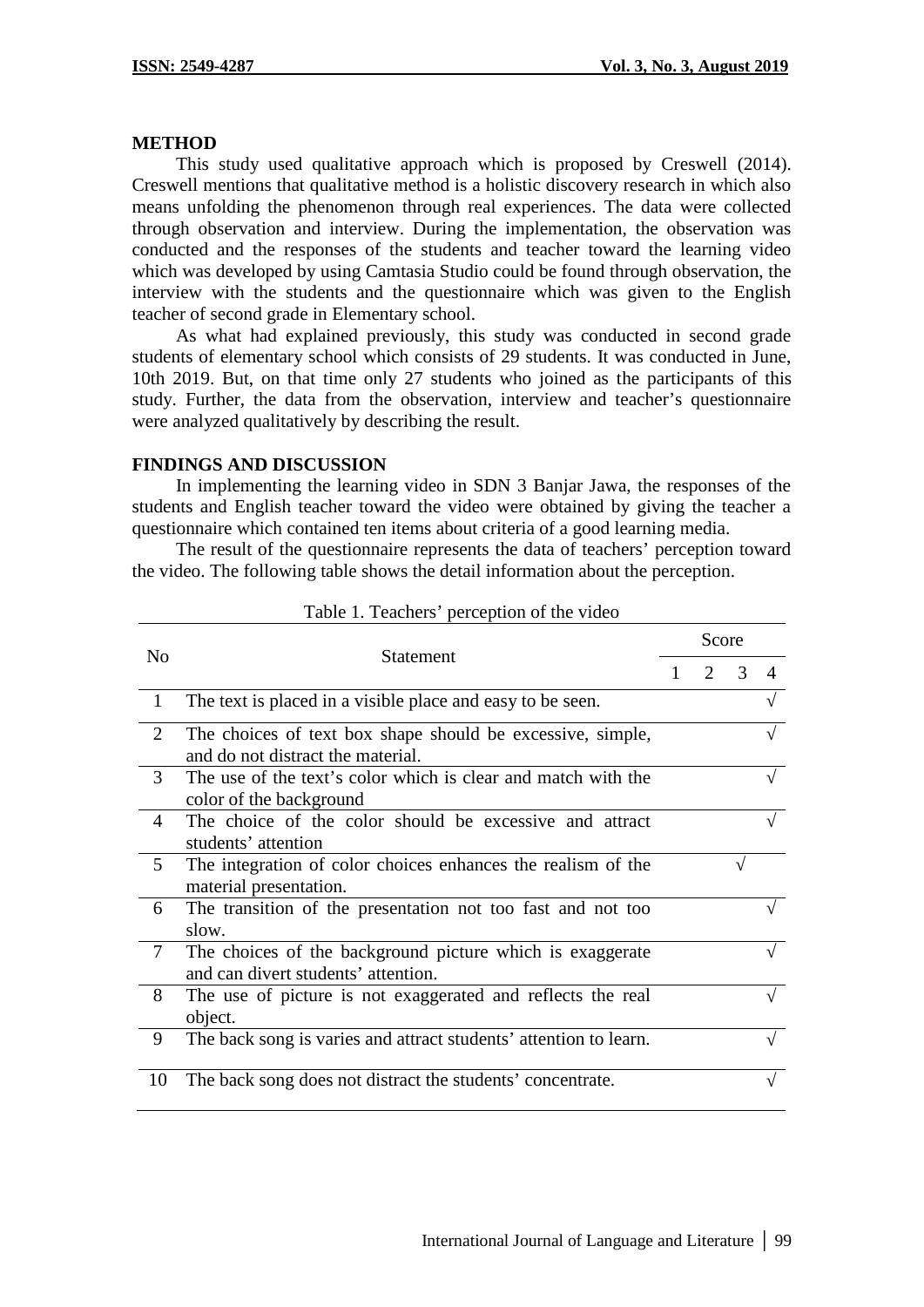From table 1, it could be seen that overall, the teacher gave good or high score about the video and it means that the learning video which was made by using Camtasia Studio fulfilled the criteria of good media and appropriate to be used as learning media for second-grade students.

It was proven that the teacher assumed that the proportion of the text was already good and visible. The teacher also stated that the choice of text shape was already appropriate and various, with the integrated choices of the text color were already integrated. Next point was about the color choices which were also interesting for the students. Besides, the time management for the material transition was already exact. The background choices and the pictures were also already appropriate, not exaggerate and resembled the original object. Furthermore, the teacher stated that the background sound of the video already appropriate, varies and appropriate and did not distract the students' concentration.

The positive response was also obtained from the students. The data were obtained through observation sheet. The following table represents the result.

| Activities                                                    | Yes | N <sub>0</sub>                           |
|---------------------------------------------------------------|-----|------------------------------------------|
| The students are able to see the video clearly.               |     |                                          |
| The students are able to hear the audio of the video clearly. |     |                                          |
| The students concentrate when learning.                       |     |                                          |
| The students are enthusiastic in learning process.            |     |                                          |
| The students are enjoying in doing the task.                  |     |                                          |
| The students ask if they find any problem.                    |     |                                          |
| The students always do the task given by the teacher.         |     |                                          |
| The students are active in responding the instructions.       |     |                                          |
| The students are easy to understand the material              |     |                                          |
|                                                               |     | Table 2. The result of observation sheet |

Based on the observation which was conducted during the implementation of technology-based English learning media made using Camtasia Studio in second grade students of elementary school, it could be seen that the students actively engaged during the learning process. The students absolutely saw the media and the audio clearly because all the students were really active in responding the instructions and questions which stated on the media itself, which means that they could see and hear every single part of the media even from the back. It was seen that the students could concentrate and understand the material well. All of the students were very active and enthusiastic in learning. There was almost no student who did not raise his or her hand when the questions were asked in the media or directly by the researcher. It was also seen that the students were really enthusiastic from their spirit in saying the answer loudly.

From the observation that was done, the students were really enjoyed doing the tasks, they directly did every single tasks seriously and they tried to do every task. During the implementation process there was no one of the students found any problem related to the material or the process of learning. As what have mentioned previously, all of the students were very active in responding the instructions. Further, from what was found, it could be said that the students were easy to understand the material which was presented in the media because when answering the tasks, they did not need a long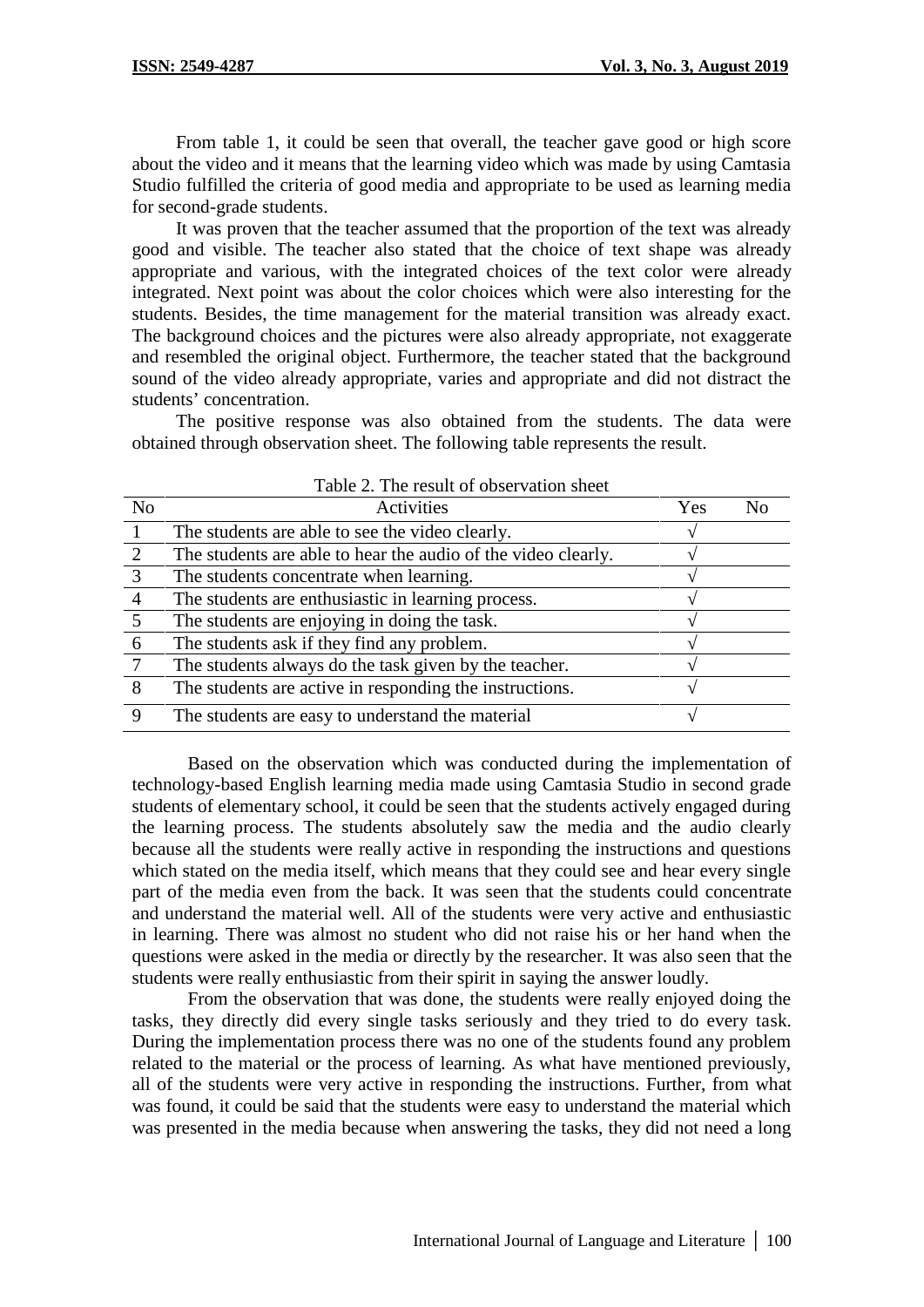time to do and answering the task although some students still got confused in spelling a word.

Based on the result of observation, it was found that the technology-based English learning media which was made using Camtasia Studio was really clear to be seen and heard by the students. Therefore, the students could easily understand the material and they could concentrate to learn by using it. The results of the interview also showed that the students were very happy and enjoy learning by using the media. They added that they were please and cheerful in learning. Because of that convenience situation, they could catch and understand the material easily. Moreover, they were more excited to learn when using media rather than learning without media. They also added that they felt bored when they taught by their teacher because their teacher rarely used media. It proves that the learning video is an effective media that could be used to teach. According to Hasibuan (2015), when the teachers provide something new in interesting package for them then they will feel more motivated to learn and easy to grasp the concept. They also can accept the material enjoyably and enthusiastically in comfortable situation because with technology teachers can design fun, innovative and creative teaching techniques or strategy. Still, the role of technology in the teaching and learning process could be effective if it used in an accurate and appropriate way. Nirmalya, Kaushik, & Rituparna (2015) also support that visually and verbally presented lecture information has shown a clear superiority of visual information over verbal information for both immediate and long term recall.

The media also makes the students felt enthusiastic and enjoy the learning therefore the learning video stimulates them to be active or doing the tasks which were given through the video. It is because the media does not deliver the material only, but it is also supported by a good quality of picture and audio which can motivate the students to learn. During the interview, the students argue that after they were taught English by using the media, they enjoy and love to learn English more than before. Because, the media was very interesting because the media consisted of game and completed with music and pictures which triggered them to be passionate in learning English. This statement is supported by Ho & Intai (2018) who underline that visual media (picture) should be used to achieve the learning objective and use the media based on the learning activity. For the sound or audio which is used in the media, proves that audio is very effective if combined with another media, which is really suitable for certain learning objective that accentuate background sound and be able to be the center of attention and maintaining the attention. Besides, the students also said that they were very excited to learn through the video, the material which was presented through video also enabled them to understand it easier. This statement is supported by Hasibuan (2015) who states that technology-based media can give the advantages to the students such as students can understand the material easier and students can accept the material enjoyably, because by using technology-based media the teacher can deliver and package the material with interesting, fun, innovative and creatively which can motivate and make the students enjoy to learn. Nuari  $\&$  Ardi (2014) also added that using the learning video which is produced by Camtasia Studio in the learning process can motivate the students to learn. It means that involving technology as media in teaching and learning process can improve the quality of process, technology can help the students to understand the material in an interesting and fun way.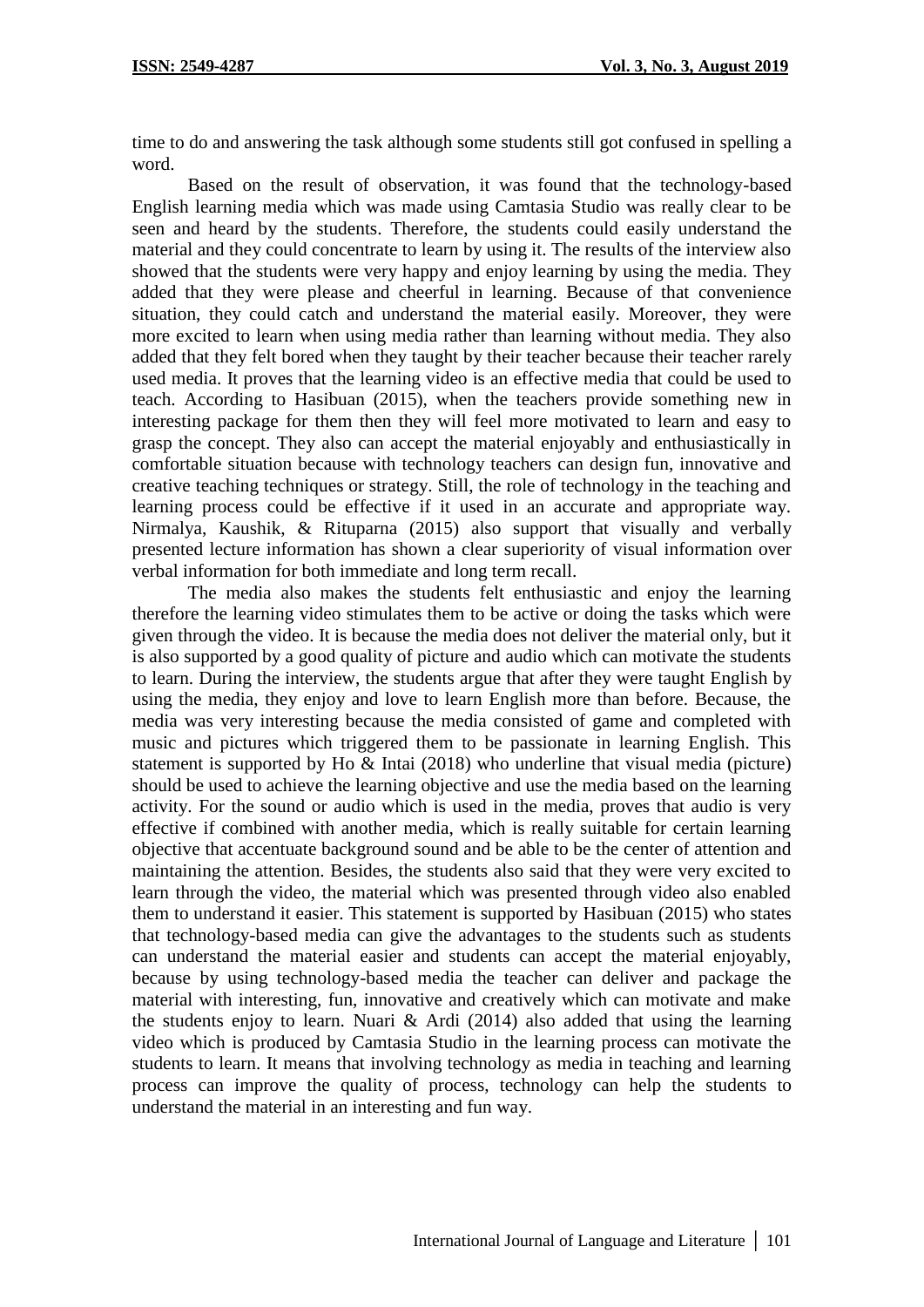Besides, when the students were taught by using video, they were active in doing every task that was shown in the video, they were also active in responding the instructions. Along the implementation of the learning video, there was almost no question that asked by the students. it meant that they were know what they should do and they understand the instruction and material which were presented in the video. It is supported by Parvin  $\&$  Salam (2015), the involvement technology in teaching and learning process is literally advantageous especially for increasing students' general language abilities and learning the kind of English communication and skill for their life.

Overall, using Camtasia learning video in teaching could trigger students activeness and their positive responses. It was meant that the learning video which was made by using Camtasia Studio was led them to do positive attitudes during the teaching and learning process. It was supported by Saigh (2015) the benefits that are offered by Camtasia in learning, using Camtasia videos in students learning leads students positive attitudes towards using this technology.

Based on the result of teacher's questionnaire, it was found that the technology based learning media which was made by using Camtasia Studio for second-grade students was a good media because it fulfills the criteria of a good media. It is supported by Munkiman, as mentioned in Nurseto (2012), that the in developing the learning media should follow VISUALS principles which stands for Visible, Interesting, Simple, Accurate, Legitimate and Structured. It means that the media should easy to be seen, interesting for the students, simple and easy to use, reliable, valid and designed systematically. In this case, the English learning media which is made by using Camtasia Studio is designed very simple and adjusted with the need of the material and need of students in second grade.

However, this English learning media which was made by using Camtasia Studio is not perfect. Beside the strength, the media also has the weaknesses. The strengths of the media are the media presents the new way of learning, it provides an interesting picture and audio which can maintain the students' willingness to learn, it can be accessed offline whenever and wherever and the important one is the media can help the students to understand the material easier. Meanwhile, the weakness of the media is on the tool that is needed on its application in classroom. When using the media, the tool should be complete in order to run it optimally. When the media is used in the classroom, the teacher should prepared computer, LCD projector and speaker to ensure the media can be seen and heard clearly by the students.

### **CONCLUSION AND SUGGESTION**

Since the technology-based media especially in form of video which was made by using Camtasia Studio gave positive impacts and advantaged the teaching and learning process, in this case this descriptive study was done in order to describe the students' engagement and responses of students and teacher toward the use of English learning video which was made by using Camtasia Studio for second grade students in elementary school. From the observation, interview, and teacher's questionnaire, it was found that when they were learning by using Camtasia learning video, the students actively engaged in learning process. The students and teacher also gave the positive responses toward the video which meant that the English learning video was an appropriate media for delivering the material in classroom and increasing students' motivation to learn English in interesting way.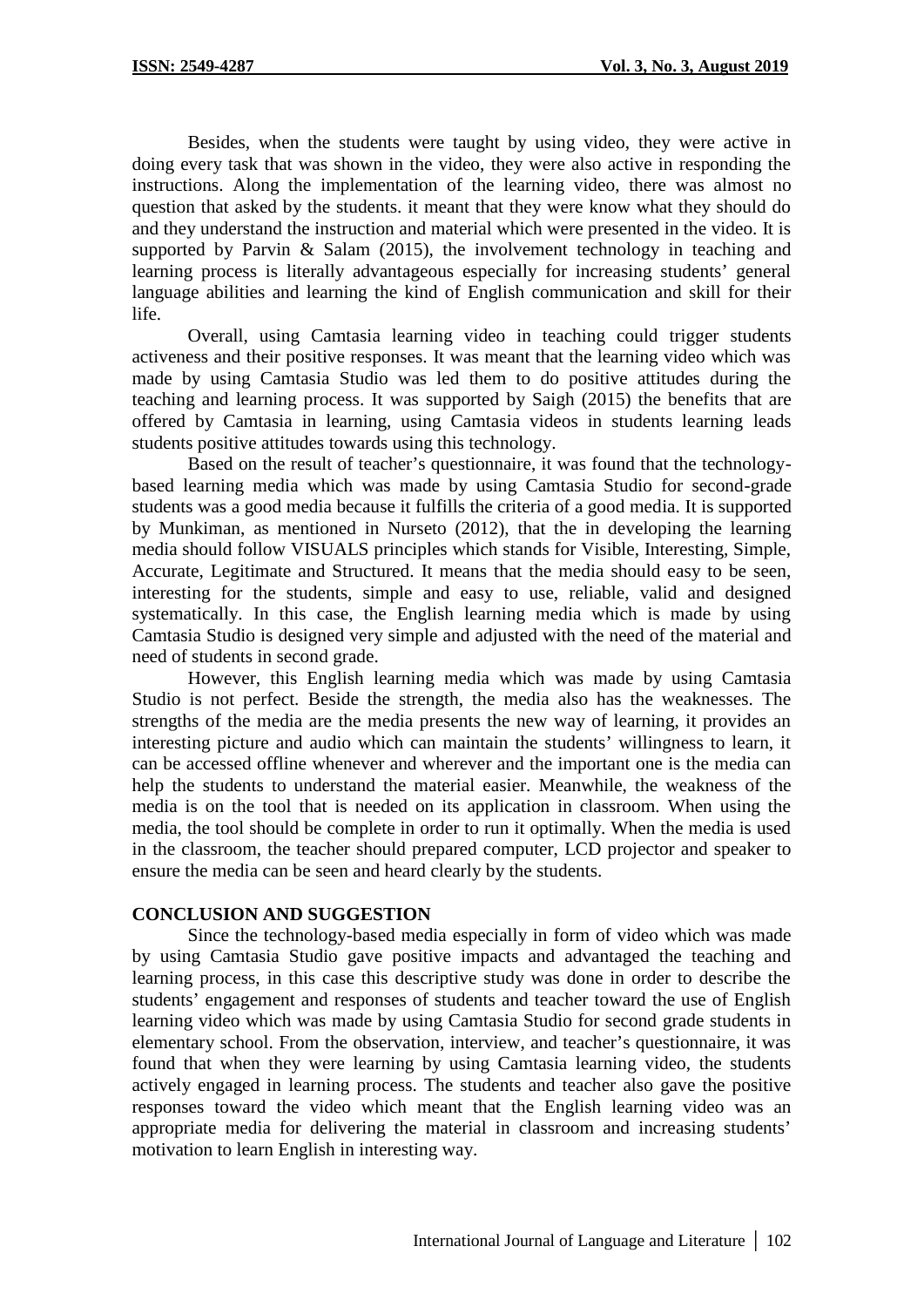For the implications of this study, this study gives some benefits for both the students and English teacher. Generally, the teacher and students can know that technology-based media can be used in teaching and learning process and improved the learning process. It is because the media is ICT-based media which using technology in its application which follow the flow of globalization nowadays. It is also be an alternative media that can be used by the teacher in delivering English material which can avoid boring atmosphere in classroom. Second grade students can learning English in interesting way inside or outside the classroom by accessing this media through mobile phone.

As the result of this study, it was suggested for the user to ensure the completeness of the equipment such as LCD and projector, supported laptop and speaker before applying the media because the use of the media would be much better when all the equipment are provided. Since the study was conducted in small group only, it is suggested that the next study can involve bigger and different grade of participants in the study as well as to investigate how far the media affects students' engagement.

## **REFERENCES**

- Anggraeni, C. W. (2018). Promoting Education 4.0 in English for Survival Class: What are the Challenges? *Metathesis: Journal of English Language, Literature, and Teaching*, *2*(1), 12–24. https://doi.org/10.31002/metathesis.v2i1.676
- Berge, Z. L. (2006). *Guiding Principles in Web ‐ Based Instructional Design*. https://doi.org/10.1080/0952398980350203
- Creswell, J. W. (2014). *Research Design: Qualitative, Quantitative, and Mixed Methods Approaches*. *Research design Qualitative quantitative and mixed methods approaches* (4th Ed.). California: SAGE Publication.
- Diakou, M. (2015). Using information and communication technologies to motivate young learners to practice English as a foreign language in Cyprus. *JALT CALL Journal*, *11*(3), 283–292. https://doi.org/10.29140/jaltcall.v11n3.198
- Gromik, N. (2007). Video tutorials: Camtasia in the ESL classroom. *The JALT CALL Journal*, *3*(1&2), 132–140. https://doi.org/10.29140/jaltcall.v3n1-2.41
- Hafizh, M. A. (2017). Pengembangan Video Pembelajaran Berbantu Camtasia Studio pada Materi Perkembangan Teknologi Kelas IV SD. *Jurusan PGSD Universitas PGRI Semarang*, *7*(1), 141–154. https://doi.org/10.24114/esjpgsd.v7i1.6411
- Hasibuan, N. (2015). Pengembangan Pendidikan Islam dengan Implikasi Teknologi Pendidikan. *FITRAH*, *1*(1), 189–206.
- Ho, D. T. K., & Intai, R. (2018). Effectiveness of Audio-Visual Aids in Teaching Lower Secondary Science in A Rural Secondary School. *Asia Pacific Journal of Educators and Education*, *32*, 91–106. https://doi.org/10.21315/apjee2017.32.7
- Khan, A., & Turowski, K. (2016). A Perspective on Industry 4.0: From Challenges to Opportunities in Production Systems. In *Proceedings of the International Conference on Internet of Things and Big Data (IoTBD 2016)* (pp. 441–448). SCITEPRESS - Science and Technology Publcations, Lda. https://doi.org/10.5220/0005929704410448